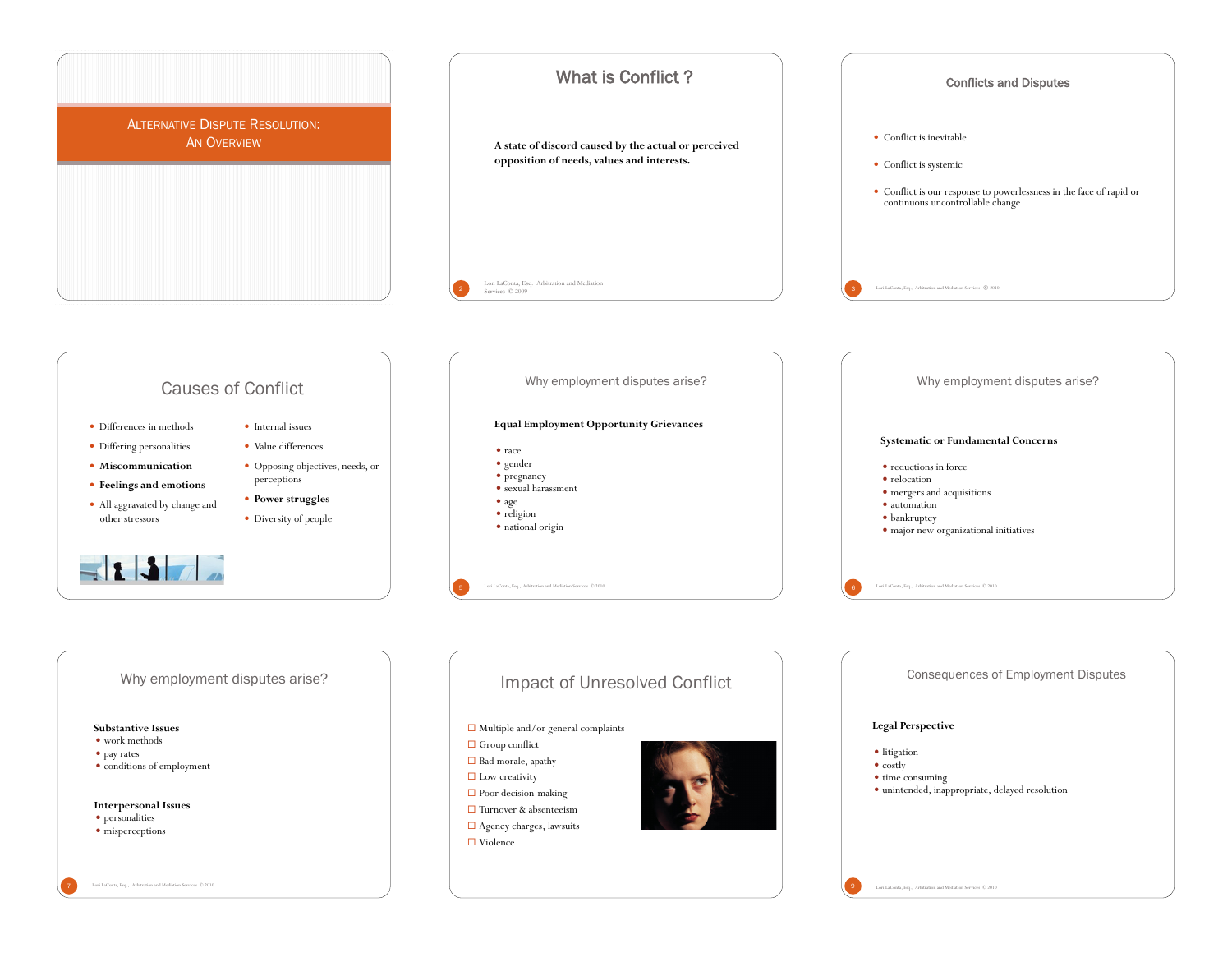



| $\label{eq:10} \underline{\mathsf{MP}}\xspace_{\mathsf{1}}\cdots \underline{\mathsf{MP}}\underline{\mathsf{MP}}\xspace_{\mathsf{1}}\cdots \cdots \underline{\mathsf{MP}}\underline{\mathsf{MP}}\xspace_{\mathsf{1}}.$ |  |
|-----------------------------------------------------------------------------------------------------------------------------------------------------------------------------------------------------------------------|--|
| 书<br>ł.                                                                                                                                                                                                               |  |
| ${\bf 16}$                                                                                                                                                                                                            |  |

| Dispute Settlement Continuum<br>Default Position: Conflict Avoidance                        |                                                                                                                                                                                                                             |                                                                                |                                                    |  |  |
|---------------------------------------------------------------------------------------------|-----------------------------------------------------------------------------------------------------------------------------------------------------------------------------------------------------------------------------|--------------------------------------------------------------------------------|----------------------------------------------------|--|--|
| <b>Direct</b><br>Communication                                                              | <b>Intervention by Third</b><br>Party                                                                                                                                                                                       | <b>Binding Processes</b>                                                       | Extra-Legal<br><b>Processes</b>                    |  |  |
| · Discussion Between<br>Principals<br>· Discussion Through<br>Agents<br>· Negotiation<br>14 | · Ombudsman<br>· Facilitation / Conciliation<br>· Mediation<br>· Moderated Settlement<br>Conference<br>· Private Judging<br>• Non-Binding Arbitration<br>• Early Neutral Evaluation<br>· Mini-Trial<br>· Summary Jury Trial | · Administrative Action or<br>Hearing<br>· Binding Arbitration<br>• Litigation | • Non-Violent Direct<br>Action<br>• Violence / War |  |  |

| Dispute Settlement Continuum                            |                                    |                                    |                                                |
|---------------------------------------------------------|------------------------------------|------------------------------------|------------------------------------------------|
| <b>Direct Communication</b>                             | <b>Intervention by Third Party</b> | <b>Binding Processes</b>           | <b>Extra-Legal Processes</b>                   |
| · Discussion Between Principals                         | · Ombudsman                        | · Administrative Action or Hearing | · Non-Violent Direct Action                    |
| · Discussion Through Agents                             | · Facilitation / Conciliation      | · Binding Arbitration              | • Violence / War                               |
| · Negotiation                                           | · Mediation                        | · Litigation                       |                                                |
|                                                         | · Moderated Settlement Conference  |                                    |                                                |
|                                                         | · Private Judging                  |                                    |                                                |
|                                                         | · Non-Binding Arbitration          |                                    |                                                |
|                                                         | · Early Neutral Evaluation         |                                    |                                                |
|                                                         | · Mini, Trial                      |                                    |                                                |
|                                                         | · Summary Jury Trial               |                                    |                                                |
|                                                         |                                    |                                    |                                                |
| • Least Intrusive<br>• Voluntary<br>• Non-Binding<br>15 |                                    |                                    | • Most Intrusive<br>• Involuntary<br>• Binding |

| <b>Negotiation</b>                                                                                                                          | Third Party ADR - Work Environment                                                                                                                                                                            |
|---------------------------------------------------------------------------------------------------------------------------------------------|---------------------------------------------------------------------------------------------------------------------------------------------------------------------------------------------------------------|
| $\triangleright$ Most common and familiar form of dispute settlement between two<br>parties                                                 | Organizations using Third-Party Alternative Dispute Resolution Interventions<br>designed to address employment grievances and resolve conflict                                                                |
| $\triangleright$ Allows parties opportunity to control the process and solution                                                             | o focus on conflicts between two or more people within the same<br>organization<br>o used primarily in situations where conflict disrupts necessary task<br>interactions and work relationships among members |
| $\triangleright$ If disputants cannot settle their dispute, a third party must be<br>engaged and parties must determine role of third party | • Mediation<br>Ombuds Program<br>• Arbitration                                                                                                                                                                |
| Lori LaConta, Esq., Arbitration and Mediation Services © 2010                                                                               | Lori LaConta, Esq., Arbitration and Mediation Services C 2010                                                                                                                                                 |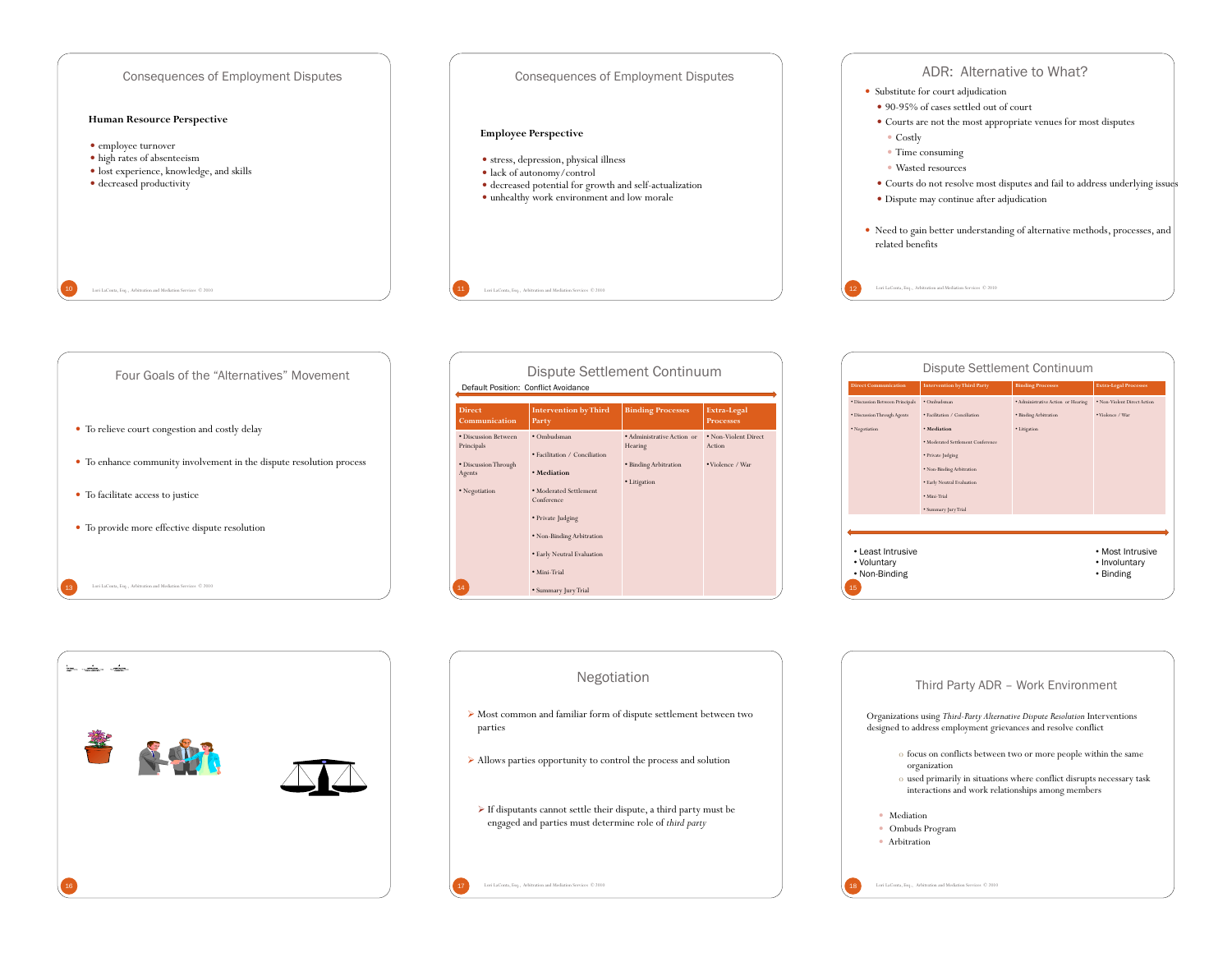

*Organizational ombudspeople* try to resolve several cases involving:

- **·** discrimination
- · resource abuse
- ! harassment
- worker productivity
- mistreatment
- worker stress
- bullying
- ! worker morale/satisfaction
- violence • safety
- ! waste
- ! worker/management behavior
- $•$  fraud

Lori LaConta, Esq., Arbitration and Mediation Services © 2010

### Organizational Ombudsperson

An *organizational ombudsperson* is a designated neutral or impartial dispute resolution practitioner whose major function is to provide confidential and informal assistance to managers, employers and/ or clients of the employer.

26 Lori LaConta, Esq., Arbitration and Mediation Services  $\degree$  2010

- ! Use a variety of skills which include counseling, **mediation**, informal fact finding, and upward feedback mechanisms, offering a range of options to those who contact the office.
- ! Internal corporate employees who function outside the ordinary line of management structure and have access to anyone in the organization, including the chief executive officer.
- ! Role is to protect against abuse, bias, and other unfairness or improper treatment of organizational members.
- ! Address disputes and issues in a **confidential** and **neutral** environment, guided by the internal requirements for the function.

27 Lori LaConta, Esq., Arbitration and Mediation Services  $\degree$  2010